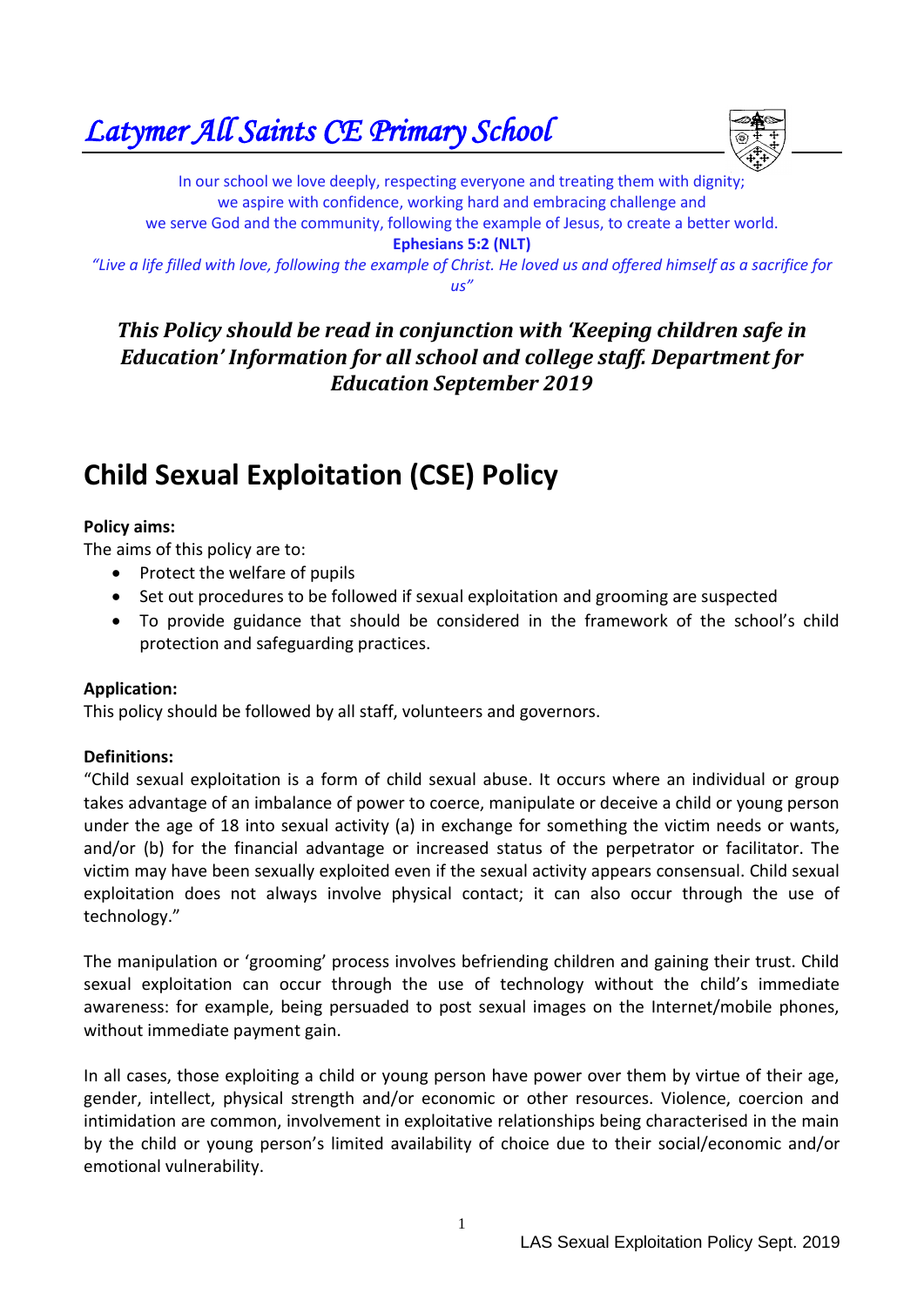The link between children being sexually exploited and children going missing is very strong. Some 140,000 children go missing from home or care in the UK each year and it has been estimated that running away places around a quarter of these at risk of serious harm. Children and young people ESCB CSE Operating March 2017

It is important to recognise that peer on peer sexual exploitation is also an area of concern and staff need to be vigilant of this.

#### **The complexity and challenge of sexual exploitation and grooming:**

It can be difficult to identify children and young people who are at risk of sexual exploitation. The grooming process draws children into what they initially perceive as a new and caring relationship with an exciting older boyfriend or girlfriend. Attempts to explain the risks to the child may be met with derision and hostility. By the time the child realises the reality of the 'relationship' they may have been seriously sexually and physically abused, threatened with the distribution of indecent photographs or videos of their abuse and warned that they will put themselves or their family in danger if they speak out. Unsurprisingly, the child will be reticent to disclose their abuse, particularly to people in positions of authority such as teachers, social workers or police officers. The child may find it impossible, for a number of reasons, to speak to their parent and their abusers will have sought to isolate them from their family and friends. Some children may have developed drug or alcohol addictions and rely on their abusers for supply.

A fundamental learning point to emerge from cases of sexual exploitation such as those in Derby, Rochdale and Oxford and the Jimmy Saville case is that many children who try to disclose their abuse are not believed, or value judgements are made by professionals about the young person, suggesting they are 'willing partners' in a lifestyle they have 'chosen'. Remarkably, some young people's concerns and disclosures have been dismissed as groundless because of their challenging behaviour, involvement in crime or history of going missing from home, school or care.

As a school we have a responsibility to do all we can to raise awareness of sexual exploitation and grooming and to identify and support any pupil who is at risk of abuse.

#### **School Action:**

School staff are in daily direct contact with children and we play an important role in keeping pupils safe and supporting them when things go wrong. To help keep our pupils safe from sexual exploitation and grooming we will:

- Promote healthy and safe relationships
- Raise pupils' awareness of sexual exploitation and grooming at an age appropriate level
- Raise staff awareness of sexual exploitation and grooming
- Help parents to understand the issues
- Contribute to multi-agency safeguarding and child protection arrangements